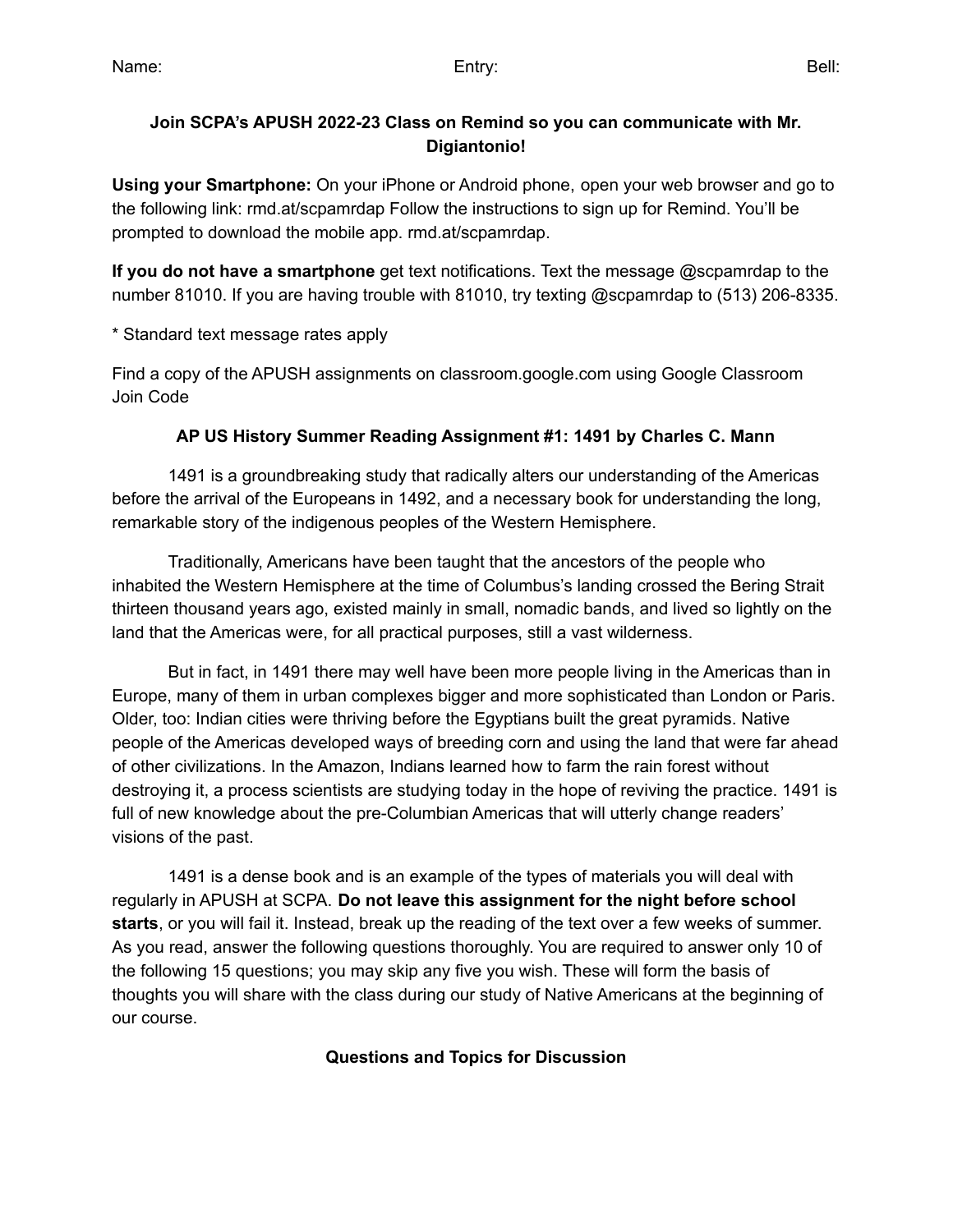1. Mann begins the book with a question about our moral responsibility to the earth's environment: Do we have an obligation, as some green activists believe, to restore environmental conditions to the state in which they were before human intervention [p. 5]? What does the story of the Beni tell us about what "before human intervention" might mean?

2. What scientists have learned about the early Americas gives the lie to what Charles C. Mann, and most of us, learned in high school: "that Indians came to the Americas across the Bering Strait about thirteen thousand years ago, that they lived for the most part in small, isolated groups, and that they had so little impact on their environment that even after millennia of habitation the continents remained mostly wilderness" [p. 4]. What is the effect of learning that most of what we have assumed about the past is "wrong in almost every aspect" [p. 4]?

3. There are many scholarly disagreements about the research described in 1491. If our knowledge of the past is based on the findings of scholars, what happens to the past when scholars don't agree? How convincing is anthropologist Dean R. Snow's statement, "you can make the meager evidence from the ethno historical record tell you anything you want" [p. 5]? Are certain scholars introduced here more believable than others? Why or why not?

4. Probably the most devastating impact from the contact between Europeans and Americans came from the spread of biological agents like smallpox. Of Mann's various descriptions of the effects of foreign diseases on the Americas' native populations [pp. 96—124], which are most shocking, and why? How do you respond to his questions on page 123: "In our antibiotic era, how can we imagine what it means to have entire ways of life hiss away like steam? How can one assay the total impact of the unprecedented calamity that gave rise to the world we live in?"

5. In the nineteenth century, historian George Bancroft described pre-contact America as "an unproductive waste. . . . Its only inhabitants were a few scattered tribes of feeble barbarians, destitute of commerce and of political connection" [pp. 14—15]. To what degree is the reflexive ethnocentrism of earlier times responsible for the erroneous history of the Americas we have inherited?

6. When Spanish explorer Hernando De Soto brought pigs along on his expedition in order to feed himself and his men, the pigs carried microbes that apparently wiped out the Indian populations in the southeast part of the current United States [p. 108—09]. While this episode illustrates the haphazard quality of biological devastation, how does it also connect 1491 to our contemporary world, in which the media reports daily on scientists' fear of diseases like avian flu jumping from animal to human populations? In our present global environment, are we as vulnerable as the Indian tribes discussed by Mann? Are there, as he suggests, moral reverberations to be felt as a result of the European entrance into the Americas five centuries ago [p. 112]?

7. Several of the cultures discussed by Mann honored their dead so highly that, in effect, the dead were treated as if they were still alive. What is most interesting about the attitudes toward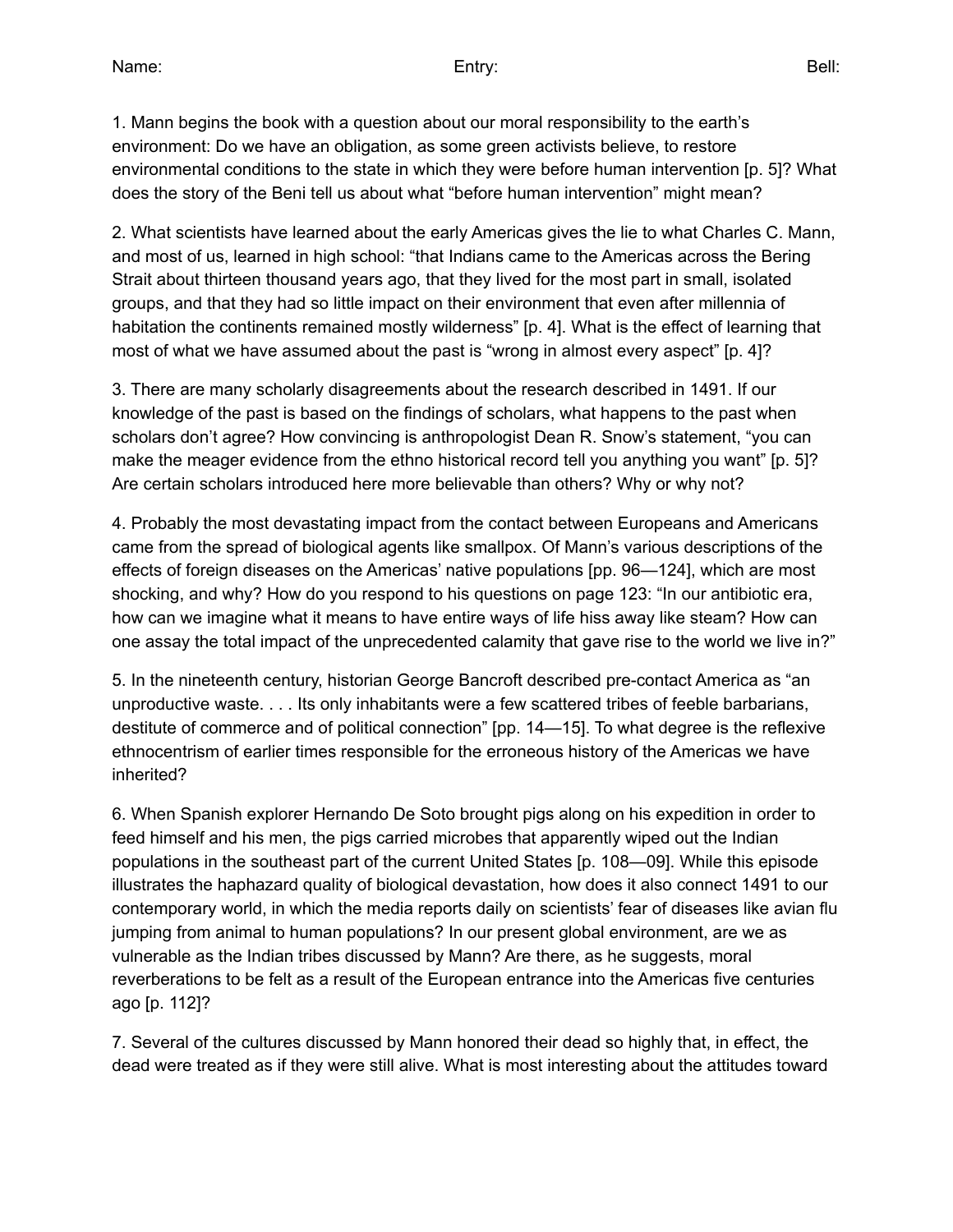death and the dead found in the Chinchorro [pp. 200—01], the Chimor [p. 264], and the Inka [p. 98] cultures?

8. Much of America's founding mythology is based on the idea of the land as an untouched wilderness, yet most scholars now agree that this pristine myth [p. 365] was a convenient story that the early settlers told themselves. What kinds of actions did the myth support, and how did it serve the purposes of the settlers?

9. Because of the lack of documentary and statistical evidence for the mass death caused by disease in the New World, experts have argued about the size of the pre-Columbian population. The so-called High Counters, according to their detractors, "are like people who discover an empty bank account and claim from its very emptiness that it once contained millions of dollars. Historians who project large Indian populations, Low Counter critics say, are committing the intellectual sin of arguing from silence" [p. 112]. Yet those who count low, Indian activists say, do so in order to diminish not only the mass death suffered by indigenous peoples, but also the significant achievements of their pre-contact cultures. Which side does it seem Charles Mann leans toward? Which side do you find more believable?

10. Consider Mann's remark about what was lost because of the destruction wrought by Cortés and others: "Here, at last, we begin to appreciate the enormity of the calamity, for the disintegration of native America was a loss not just to those societies but to the human enterprise as a whole. . . . The Americas were a boundless sea of novel ideas, dreams, stories, philosophies, religions, moralities, discoveries, and all the other products of the mind" [p. 137]. How might the world have been different had the ancient cultures of the Americas survived into the present?

11. Mann writes, "Native Americans were living in balance with Nature–but they had their thumbs on the scale. . . . The American landscape had come to fit their lives like comfortable clothing. It was a highly successful and stable system, if 'stable' is the appropriate word for a regime that involves routinely enshrouding miles of countryside in smoke and ash" [p. 284]. Why did the Indians burn acres of land? Does Mann suggest that there are the ecological lessons for our own time in the Native Americans' active manipulation of their environment?

12. Using the words of Harvard biologist Edward O. Wilson, Mann explains that a "keystone" species is one "that affects the survival and abundance of many other species"; Mann adds that, "Keystone species have disproportionate impact on their ecosystems" [p. 352—53]. Indians were a keystone species in most of the hemisphere before the arrival of Columbus. What force led to their greatly diminished importance in the evolution of the hemisphere's ecosystems? If our species now has an even greater impact on the world ecosystems, does Mann suggest ways to avoid disasters such as those he delineates in 1491?

13. Discussing foreign environmentalists' opinions about saving the Amazonian forests, Mann raises a problem with the whole environmental movement: Those in poverty-stricken areas like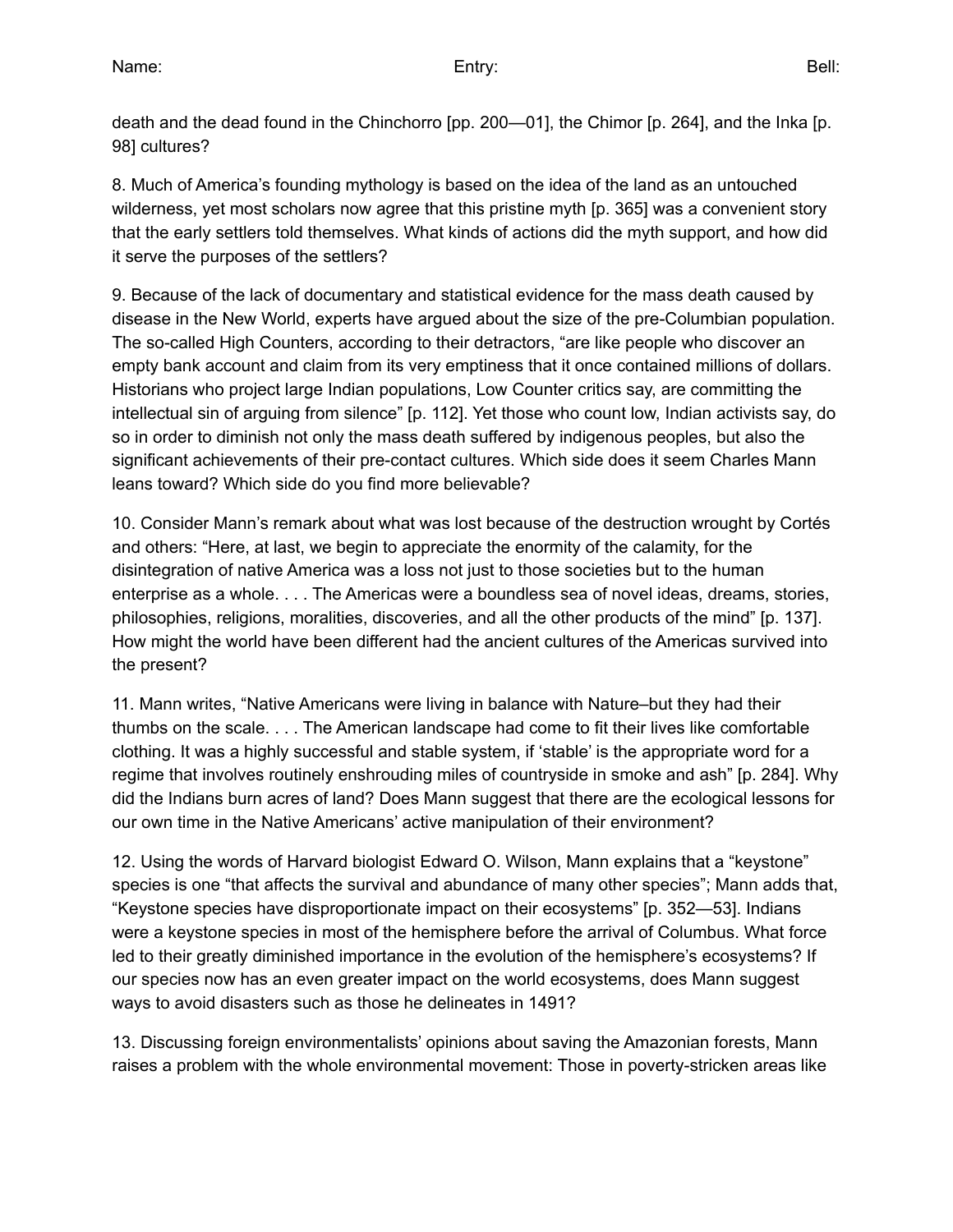Amazonia want development and jobs; wealthy, well-educated people in the U.S. and Europe tend to want to preserve these forests [pp. 363—64]. How can this problem be resolved?

14. The Gitksan Indians of Canada's Northwest have argued a case in the Supreme Court of Canada that "the Gitksan had lived there a long time, had never left, had never agreed to give their land away, and had thus retained legal title to about eleven thousand square miles of the province" [p. xi]. What are the implications of such a claim for the various peoples and tribes that Mann discusses in 1491, and for the descendants of European settlers?

15. What does Mann mean in saying, "Understanding that nature is not normative does not mean that anything goes. . . . Instead the landscape is an arena for the interaction of natural and social forces, a kind of display, and one that like all displays is not fully under the control of its authors" [p. 365—66]?

### *This assignment is work 50 Points, 5 points per question answered.*

### **AP US History Summer Reading Assignment #2: True Grit by Charles Portis**

Choose **ONE** of these topics to write a 2-4 page essay response on. Use as many direct references from the text as possible to support your thesis. This essay will be graded based upon the strength of your thesis, the quality and applicability of your citations from the text, your integration of information from outside the text and your ability to use proper grammar, spelling and formatting for clarity.

**Option #1: Revenge** – Revenge, especially for the murder of one's father, has been a frequent theme in literature, from the Oresteia of Aeschylus in the fifth century B.C., through Shakespeare's Hamlet, to the present day. How is the theme treated in True Grit? Is there anything in the novel that presents an alternative to Mattie's view of the subject? Does the revenge described in the story align with America's values of freedom, justice and liberty? Why or why not?

**Option #2: Attitudes toward others early in the novel** - Mattie observes that, "There is no knowing what is in a man's heart," but her judgments about other people, many of which are negative, seem to contradict this insight. Do the events of the novel tend to reinforce her assumptions about others? What do Mattie's judgments tell us about what Americans valued and respected during this period of American History? Have those values and that respect changed in the intervening years between the book and the present day?

**Option #3: Money Talks** - When Ned Pepper threatens to kill her, Mattie tells him, "There is some mix-up here. I am Mattie Ross of near Dardanelle, Arkansas. My family has property and I don't know why I am being treated like this." What does this comment tell us about Mattie's character and values? How is Mattie representative of many wealthy members of American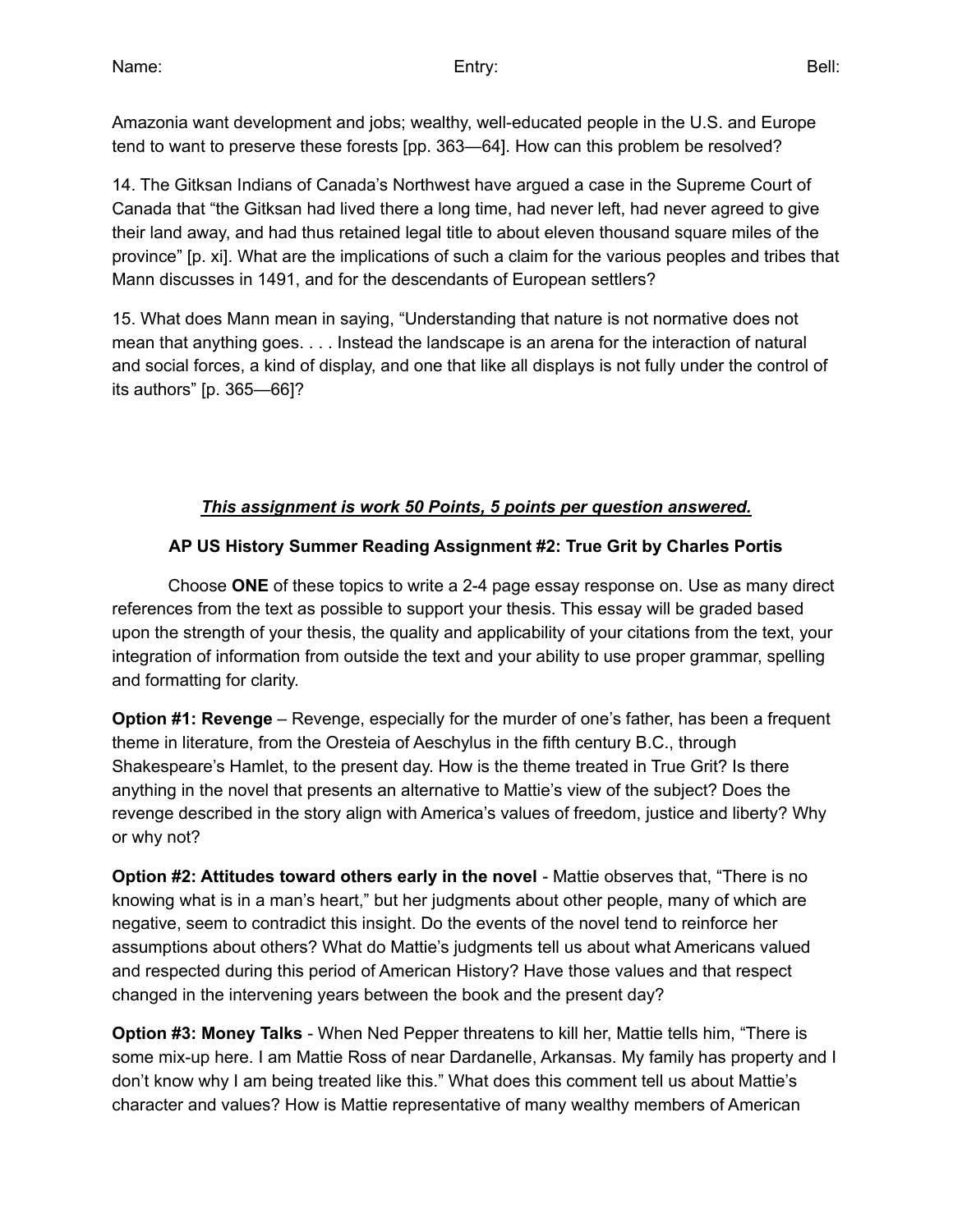society today who feel that their wealth gives them some measure of power or privilege that the less wealthy do not enjoy?

### **True Grit Essay Rubric**

1) Did your essay include a strong thesis statement? Yes (10 Points) No (0 Points)

2) Did your essay address one of the three prompts in its entirety? Yes (10 Points) No (0 Points)

3) Did you include at least five supporting passages from the text in your essay?

Yes (25 Points) No (0 Points)

4) Did you ensure your essay was properly formatted (no works cited/bibliography required) and free of spelling and grammatical errors? Yes (5 Points) No (0 Points)

Total Points \_\_\_\_\_\_\_\_\_\_/50

### **Summer Work - Chapters 1-3 of "The American Pageant"**

Follow directions on the handouts at the end of this packet to complete outlines for the first three chapters of the text. Optimal length for the outlines is between 2 and 4 pages (front and back) handwritten notes or 1 and 3 pages typed. You are required to complete these notes in Cornell style as illustrated later in this packet.

You are required to sign up for the APUSH 2022-23 Google Class. Using your school email address, log in to classroom.google.com and click join class. Then, enter this code: jcxtkrc. You will find electronic versions of these assignments as well as the textbook chapters and more on the class site.

If you have any questions about your summer assignments, please see me or email me at [digianb@cps-k12.org](mailto:digianb@cps-k12.org).

### **TIPS FOR FINDING SUMMER READING ON THE CHEAP**

- Visit the Friends of the Public Library Warehouse in Hartwell. They have hundreds of thousands of books that are library surplus and donations. Also, the purchases you make support continued library programs like guest speakers and summer programs for kids.
- Check out used book stores. Don't pay retail for a book you will use for a few months. Buy used and mark up the book to your heart's delight.
- Check out Amazon, but scroll down and click on the "Used" offerings. Much cheaper and guaranteed to be in good enough condition to read.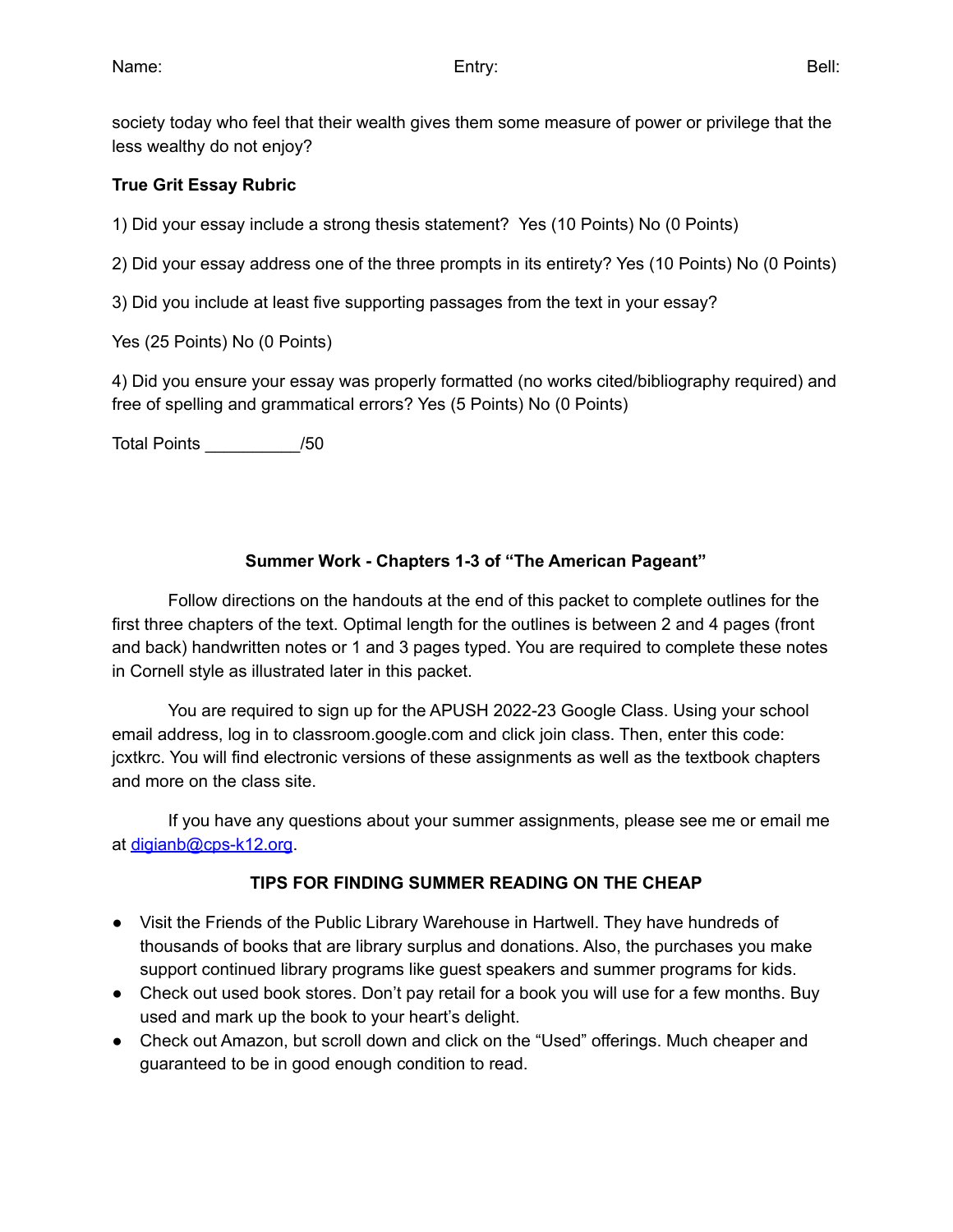- You may borrow the eBook versions of these texts from the library to read on your phone or tablet device. You can even make notes on the text depending which reader app you use! Go to the Public Library of Cincinnati and Hamilton County website or look up the "Libby" App on the App Store. All you need to access millions of texts, movies and more is a library card!
- If the books present a financial hardship to you, please speak to Mr. Digiantonio privately. He will acquire the necessary materials at no cost to you. This is nothing to be embarrassed about and will remain between you and him.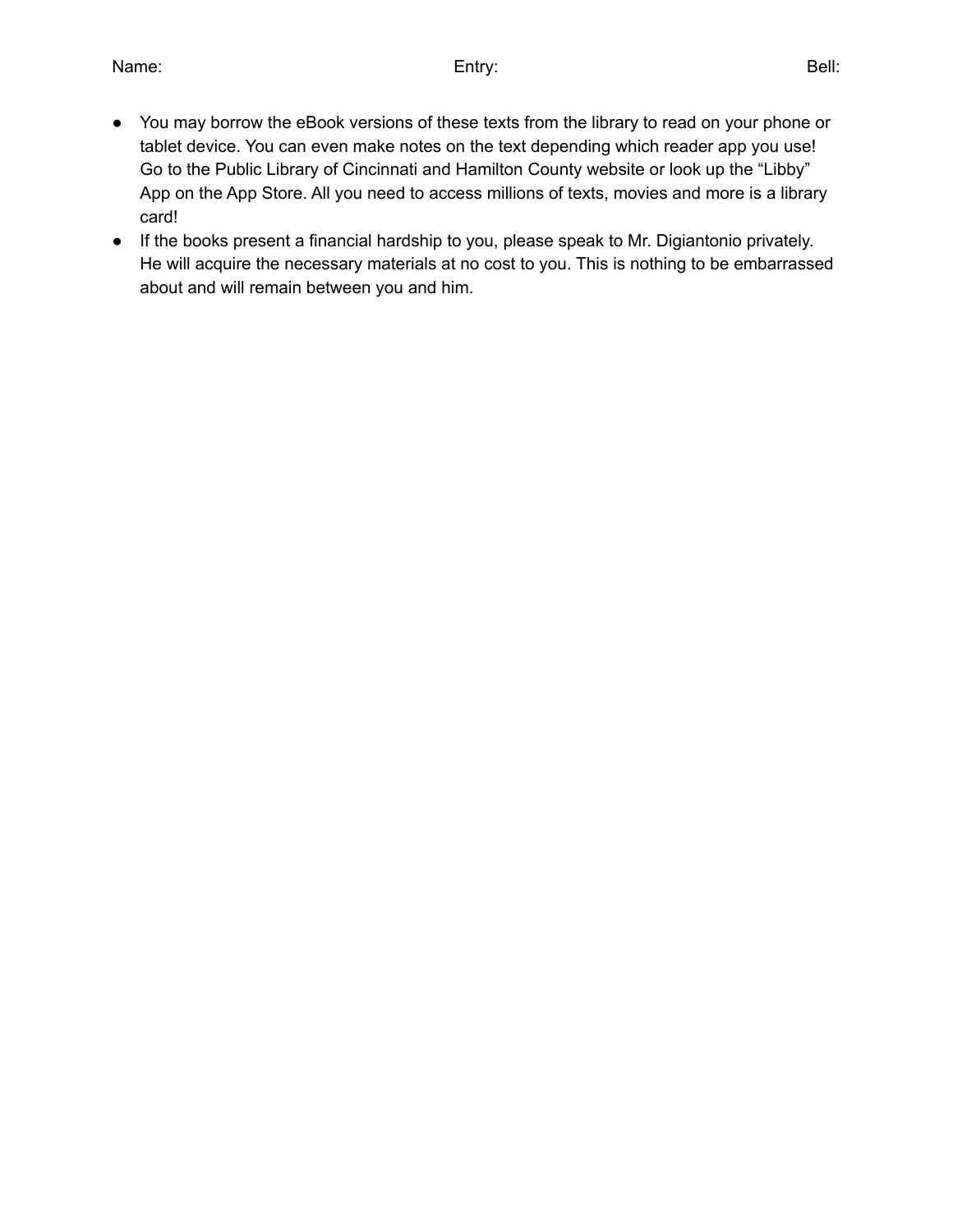| 21/2"             | 6"                                                                                                                                                                                                                                                                                                                             |
|-------------------|--------------------------------------------------------------------------------------------------------------------------------------------------------------------------------------------------------------------------------------------------------------------------------------------------------------------------------|
| ->∢<----->        | <b>Notetaking Column</b>                                                                                                                                                                                                                                                                                                       |
| <b>Cue Column</b> | 1. Record: During the lecture, use the notetaking<br>column to record the lecture using telegraphic<br>sentences.                                                                                                                                                                                                              |
|                   | 2. Questions: As soon after class as possible, formulate<br>questions based on the notes in the right-hand<br>column. Writing questions helps to clarify meanings,<br>reveal relationships, establish continuity, and<br>strengthen memory. Also, the writing of questions<br>sets up a perfect stage for exam-studying later. |
|                   | 3. Recite: Cover the notetaking column with a sheet of<br>paper. Then, looking at the questions or cue-words in<br>the question and cue column only, say aloud, in your<br>own words, the answers to the questions, facts, or<br>ideas indicated by the cue-words.                                                             |
|                   | 4. Reflect: Reflect on the material by asking yourself<br>questions, for example: "What's the significance of<br>these facts? What principle are they based on? How<br>can I apply them? How do they fit in with what I<br>already know? What's beyond them?                                                                   |
|                   | 5. Review: Spend at least ten minutes every week<br>reviewing all your previous notes. If you do, you'll<br>retain a great deal for current use, as well as, for the<br>exam.                                                                                                                                                  |
|                   | Summary                                                                                                                                                                                                                                                                                                                        |
| 2"                | After class, use this space at the bottom of each page<br>to summarize the notes on that page.                                                                                                                                                                                                                                 |

# The Cornell Note-taking System

Adapted from How to Study in College 7/e by Walter Pauk, 2001 Houghton Mifflin Company

## **Cornell Notes Guide**